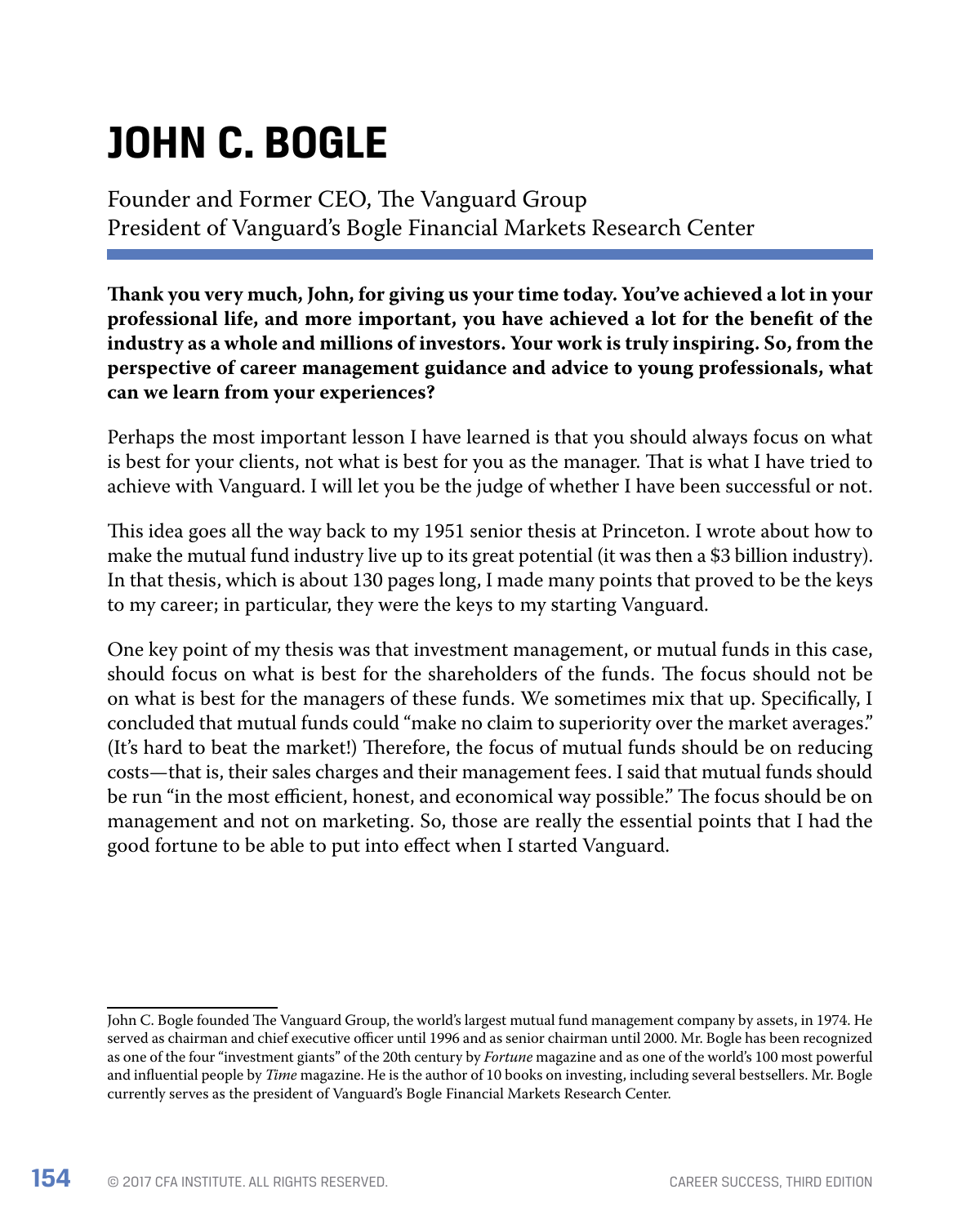## **You raise a lot of issues in terms of moral principles, integrity, keeping clients' interests ahead of your own interests, and so on. Do you think our industry is following these principles?**

Some businesses in our industry are. But on the whole, I have to say no. For example, consider another important point. I think the focus of our industry should be on investment, not on speculation. In this regard, in my senior thesis I disagreed with Keynes. In 1936, he wrote about a market in which individual investors did all of the trading; institutions were very small. Keynes said that as institutional investors became more influential in the markets, they were going to move away from a focus on intrinsic value or fundamental value or enterprise value and start trying to outguess what the public was thinking about stock prices, thereby shifting their focus to speculation. And I thought, "Wrong, Mr. Keynes, wrong!" I argued that as these institutions came in, they would maintain their focus on investment, research, and due diligence; they would keep investment as their primary focus. As I said in a speech I gave about this a few years ago, Keynes turned out to be correct. Institutional investors have, in fact, focused more on speculation than on investment; the record on that is clear. So, the score is Keynes 1, Bogle 0.

Mutual funds, and investment managers generally, are primarily focused on speculation. They know that the value of a company is, and has always been since the first book on finance was ever written, the discounted value of its future cash flows. That's all there is to it. Yet they still focus on trying to anticipate the speculative, emotional behavior of other investors.

## **How do you instill these values in young professionals? Where does it start? Does it start at home? At college? Is it influenced by the corporate culture of the employer?**

My own conviction is that the development of our values begins at home. It begins with a family culture and a community culture where telling the truth is important. We're thinking about the community, but what one thinks of oneself is important too. We are always going to be the center of our own universe. But maturity is realizing that the world doesn't revolve around you. It revolves around trying to be part of a good community or a good country or a good industry. These values can be developed in the financial industry through a combination of two solutions.

One is what I call the "Adam Smith solution," in which all the investors in America take their money to financial institutions that put the clients' interests first. Investors would take their money to companies that are engaged in investing, not speculation. Then, the financial institutions that put their own interests ahead of their clients would fall by the wayside, leaving only firms that focus on stewardship.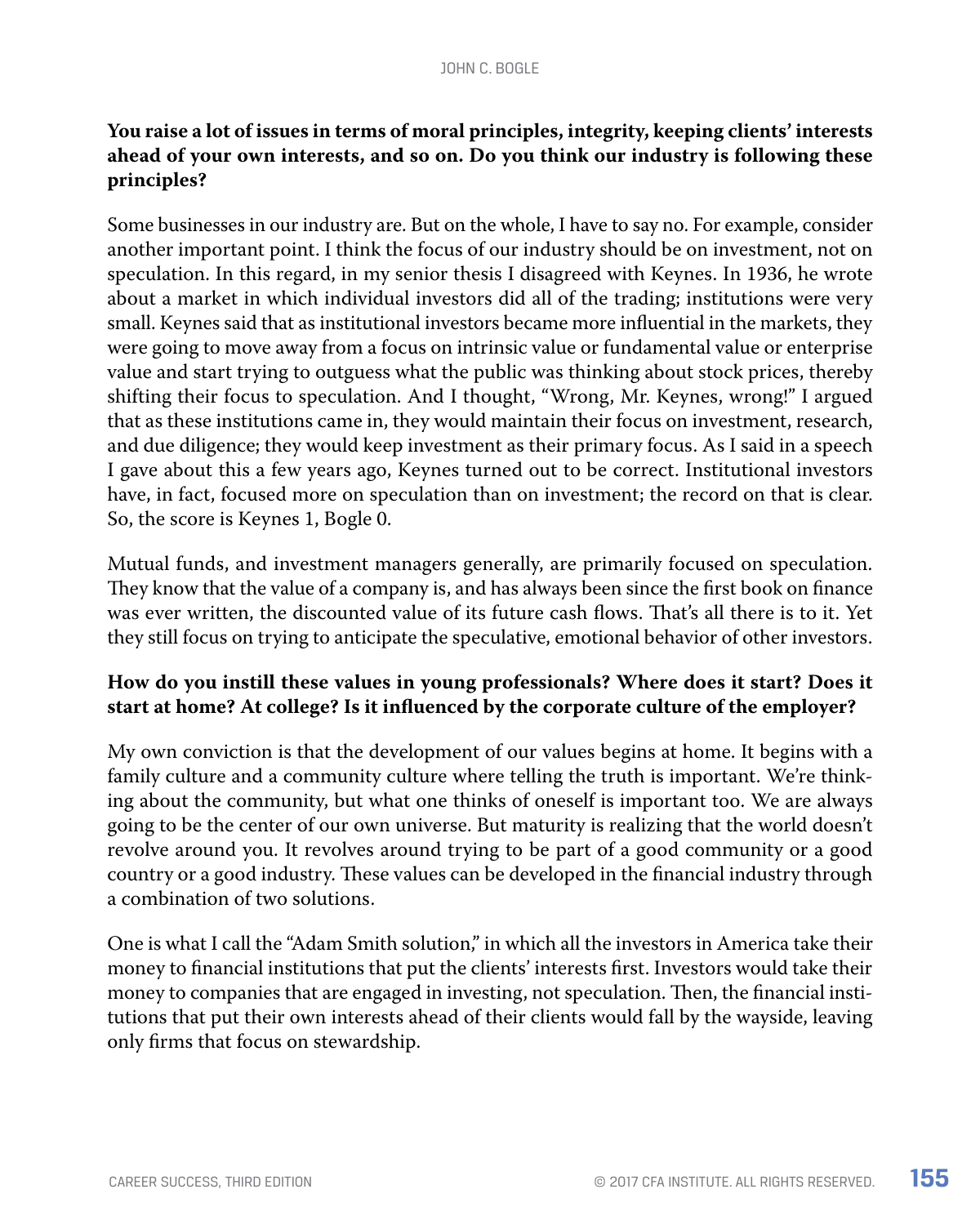The other solution is to require institutional investment managers to meet a federal statute of fiduciary duty. But that would be very difficult to do politically because many financial firms do not act like fiduciaries, and they have a great amount of influence in the halls of Congress.

We did act like fiduciaries to a significant degree back in the 1950s and early 1960s, and even in the 1920s and 1930s. This industry started in 1924, and the differences between then and now are really incredible. The initial mutual funds were run by money managers, and they didn't engage in marketing or distribution. Another firm would be their distributor. The management firm and the distribution firm would not be affiliated. Under that structure, the managers were free to manage! Think about that. That kind of focus on the investment needs of the client is required to get managers to be fiduciaries again. The problem with the industry today is that these institutional *speculators* (not *investors*) controlled only 8% of all stocks when I came into this business but now control 70%.

So, I'd say if you want to be in the asset management business, you must first decide what business you want to be in. Do you want to be in the business of investing, which is a winner's game? Most of corporate America keeps putting its capital to work and earning a return on that capital and paying dividends. It's got to be that way. Or, do you want to go into the business of speculating, thinking that you are smarter than everyone else? That is a loser's game because all those clients and speculators out there are going to get the market return less the costs of speculation: the manager's cost, Wall Street's cost, trading costs—all those kinds of costs.

We need speculation in the market—I'm the first one who will admit that—but we don't need it to be the dominant player. We need investment to be the dominant player. Let's have speculation play a cameo role. But if you look at the trading in the market, over \$30 trillion each year, versus the amount of capital formation in the market, including primary and secondary issues, the actual amount of capital raised by Wall Street is around \$250 billion. That's 130 times as much speculation as investment!

#### **Your criticism of Wall Street is well known. So, why are so many of the top graduates from top schools attracted to Wall Street?**

That's a good question. Why do people go to Wall Street? First, of course, is the staggering compensation. Never has so much been paid to so few for creating so little value—and in some cases, even negative value. Some fresh graduates clearly join Wall Street for the wrong reason: compensation. It is not because they have a passion for investing.

However, we also have to give some of these young men and women their due. You get a lot of money for an exciting and intellectually challenging career, which is a little different from getting money for doing nothing. If you think you are working hard and that you are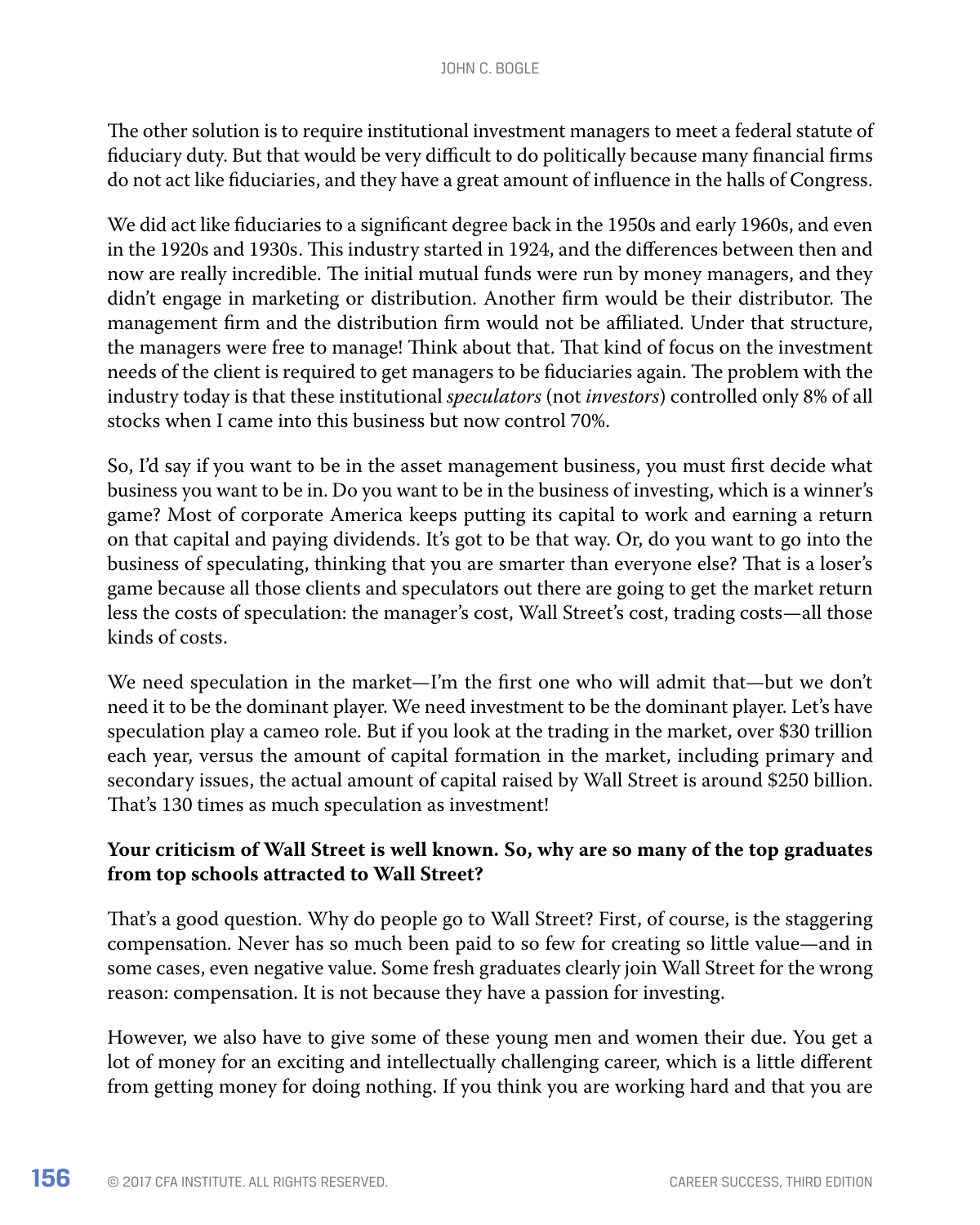going to beat the other guy, you can get all charged up and say, "This is not worthless; this is a great way to make a living." They are intrigued by the intellectual challenge, but it's not just self-centered. It's playing in a great game and being smarter than just about everybody else.

Of course, today's college graduates who go into this field probably are smarter than everybody else. And their professors are probably smarter than everybody else, and the people they go to work for are smarter. These are not dumb people. But when you think about it, what are they all doing? They believe that they can find the Holy Grail: consistently superior returns. I don't believe that is possible. Put another way, I don't believe anybody can consistently beat the market over the long term.

Bill Miller beat the market 15 years in a row and then went down to the bottom for the rest of his career.<sup>16</sup> Maybe he can come back; anybody can. So, professional investors are all looking for the Holy Grail, and I think that the fact of the matter is that they don't understand that the Holy Grail does not exist. It's like chasing rainbows. But it's exciting, it's competitive, and you can make a lot of money doing it. John Paulson made \$5 billion last year.17 But how many John Paulsons are there? Is that skill or luck? I don't know. I think he's a pretty skillful man, but what do I know? I thought Bill Miller was a skillful man. Bill Miller is a good investor. It's just that nobody knows more than the market in the long run and on a consistent basis.

**There seems to be a disconnect in the money management industry between the costs charged and the value delivered to the end clients. From a career management perspective, looking at the next 25–30 years, what's in store for this industry? Can it continue the way it has in the past? For young professionals entering this industry, what should they be worried about?**

I'd say the industry has to change. In investing, cost is the reciprocal of value; you can't divorce the two. We can all capture the market return cheaply. Long-term investors who buy and hold the market by definition capture the market return as a group. Short-term speculators also capture the market return in aggregate, but they are trading with one another. By definition, they realize the market return less the costs of trading. As a group, they lose. There is just no way around this. Investors are going to understand that. I would say that people who are honest in our business are doing themselves not only an ethical or moral favor but also a business and a societal favor.

Something else an investment adviser can do is encourage proper investor behavior. Tell the investor to put 50% of his or her money in a bond index fund and 50% of his or her money in a stock index fund and hold it forever. This may not be the most brilliant investment

<sup>&</sup>lt;sup>16</sup> Bill Miller is chairman and former chief investment officer of Legg Mason Capital Management, a subsidiary of Legg Mason.

<sup>&</sup>lt;sup>17</sup> John Paulson is founder and president of Paulson & Co., a New York–based hedge fund.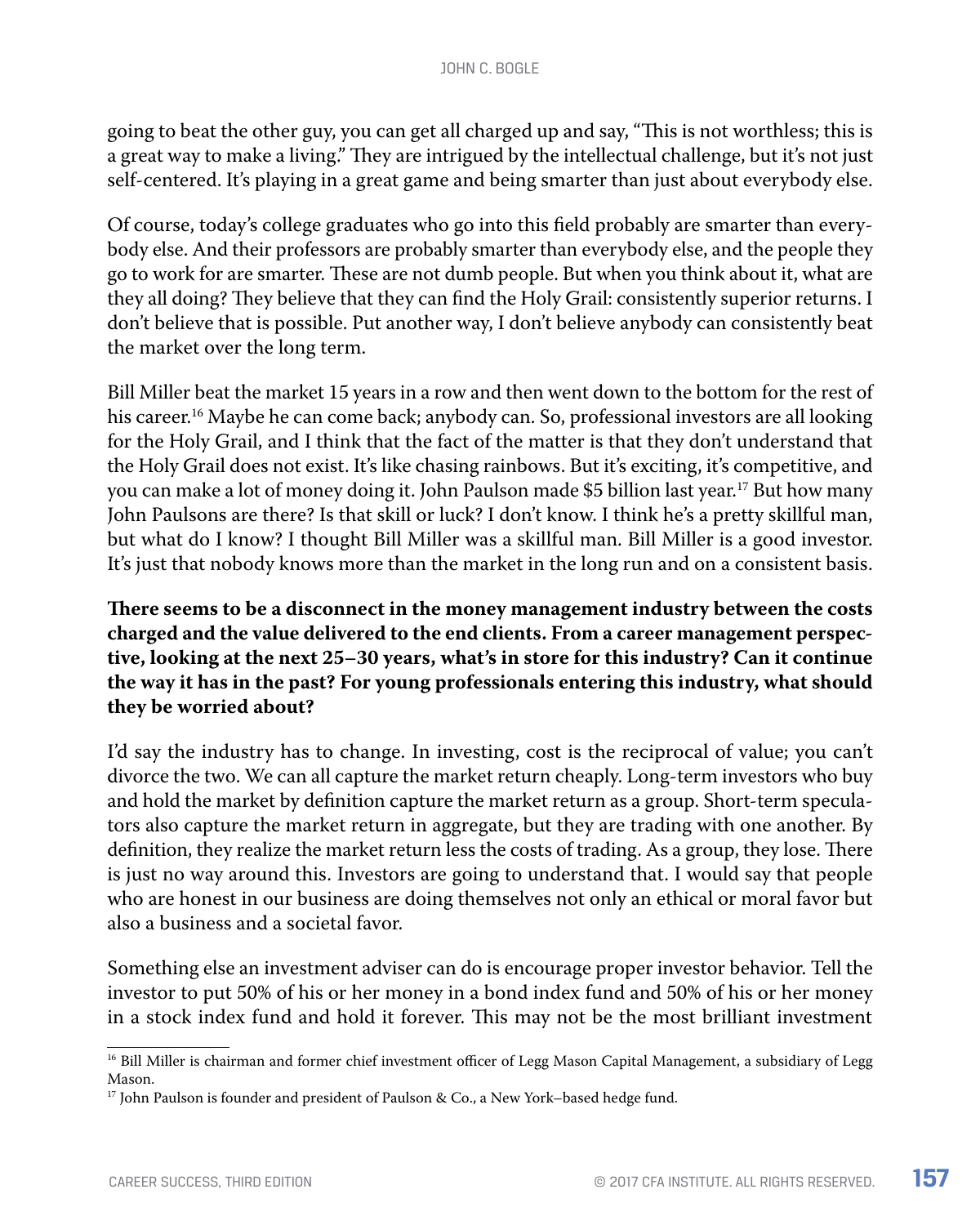strategy ever invented, but the number of investment strategies that are worse is infinite! The way to protect investors against behavioral mistakes is to ask them to keep a long-term perspective. The rule for investors should be, "Don't do something, just stand there." This is the opposite way that we Americans typically think, which is, "Don't just stand there, do something." Realize your emotions are your worst enemy and time is your friend. None of this is complicated.

## **Let's come back to your personal experiences. In your book** *Enough***, which I have to say is one of the best books I've ever read, you mention that throughout your professional life you never considered work as work.**

That's true.

#### **What exactly do you mean by that?**

I think it's pretty easy to explain. I grew up in economic distress—a broken family, lived with my grandparents for a while—but it wasn't the end of the world. Jobs like delivering newspapers or being a waiter were fun. After all, what's the matter with riding your bike around the neighborhood and throwing newspapers on somebody's sidewalk or popping magazines into their mailboxes? How can that be work? It kept me away from a lot of other problems.

The only job that I can recall that I considered "work"—and there was in fact one—was when I was a pin setter in a bowling alley. That is work! Somebody knocks the pins down; you pick them up. They knock them down again; you pick them up again.

## **Did you have an interest in investing from the early days?**

I knew nothing about investing in those days. The only financial things that the Bogle family got in the mail were from personal finance companies or the company that held the mortgage on the house. We didn't have enough money to even begin to think about saving. I did think I would probably go into a banking career because I was always good with numbers—not exceptional, but fine. And I was good at spotting errors in numbers a mile away. I can look at a column of figures and say, "That just doesn't look right." I don't think I was ever once wrong.

Then, I majored in economics at Princeton, which was not quantitative at all in those days. Now economics is overwhelmed with quantitative stuff. I decided I wanted to write a senior thesis because I was a contrarian type of kid. You may have figured that out by my odd temperament. I wanted to write the thesis on a subject that no one had ever written a Princeton senior thesis on before. And in December 1949, I stumbled upon an article in *Fortune*  magazine. I used to go to the Princeton library and read *Fortune* every month because I was interested in business and that kind of thing, not in the stock market as such.